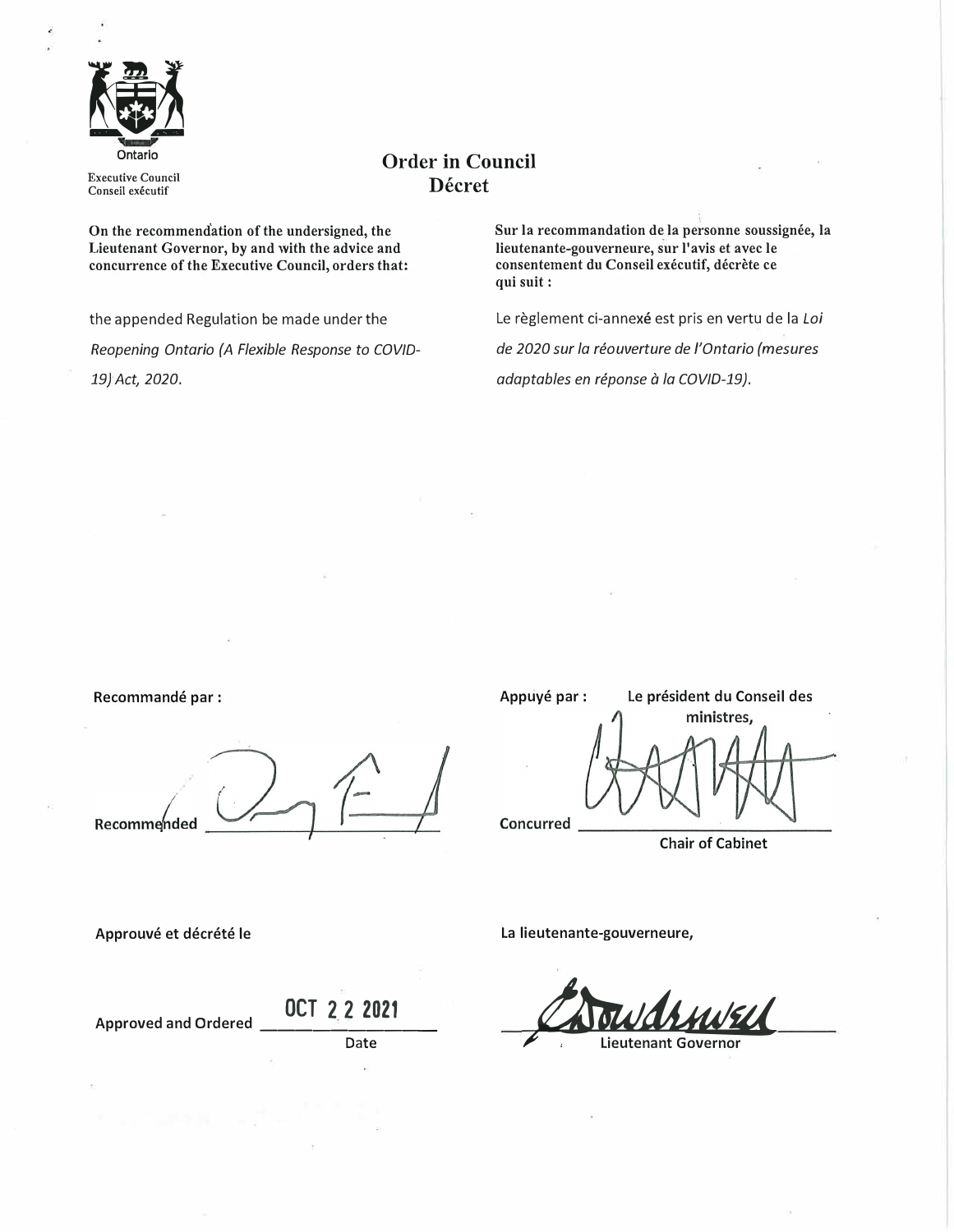Filed with the Registrar of Regulations Déposé auprès du registrateur des règlements

OCT 22 2021

Number (O. Reg.) Numéro (Règl. de l'Ont.)

727/21

**[Bilingual]** 

**CONFIDENTIAL** 

**REG2021.0858.e 9** 

Until filed with the Registrar of Regulations

# **ONTARIO REGULATION**

made under the

## **REOPENING ONTARIO (A FLEXIBLE RESPONSE TO COVID-19) ACT, 2020**

### Amending 0. Reg. 364/20

### (RULES FOR AREAS AT STEP 3 AND AT THE ROADMAP EXIT STEP)

**1. (1) Paragraph 4 and subparagraph 10 ii of subsection 2.1 (2) of Schedule 1 to Ontario Regulation 364/20 are amended by striking out "personal physical fitness trainers" wherever it appears and substituting in each case "facilities where personal physical fitness trainers provide instruction".** 

**(2) Schedule 1 to the Regulation is amended by adding the following section:**

## **Opt-in re: proof of vaccination, exceptions to capacity limits, etc.**

**2.2** (1) The person responsible for a place of business or facility listed in subsection (5) may elect to require patrons to provide proof of identification and of being fully vaccinated against COVID-19 in accordance with the requirements set out in section 2.1 of this Schedule as if those requirements applied with respect to the place of business or facility.

(2) Ari election may be made each day the place of business or facility is open to the public and is in effect for the duration of the day on which it is made.

(3) During the period when an election described in subsection (1) is in effect, the person. responsible for the place of business or facility is not required to limit the number of members of the public in the place of business or facility so that the members of the public are able to maintain a physical distance of at least two metres from every other person in the business or facility, despite subsection 3 (1) of this Schedule.

( 4) During the period when an election described in subsection ( 1) is in effect, the person responsible for the place of business or facility shall post signs at all entrances to the premises of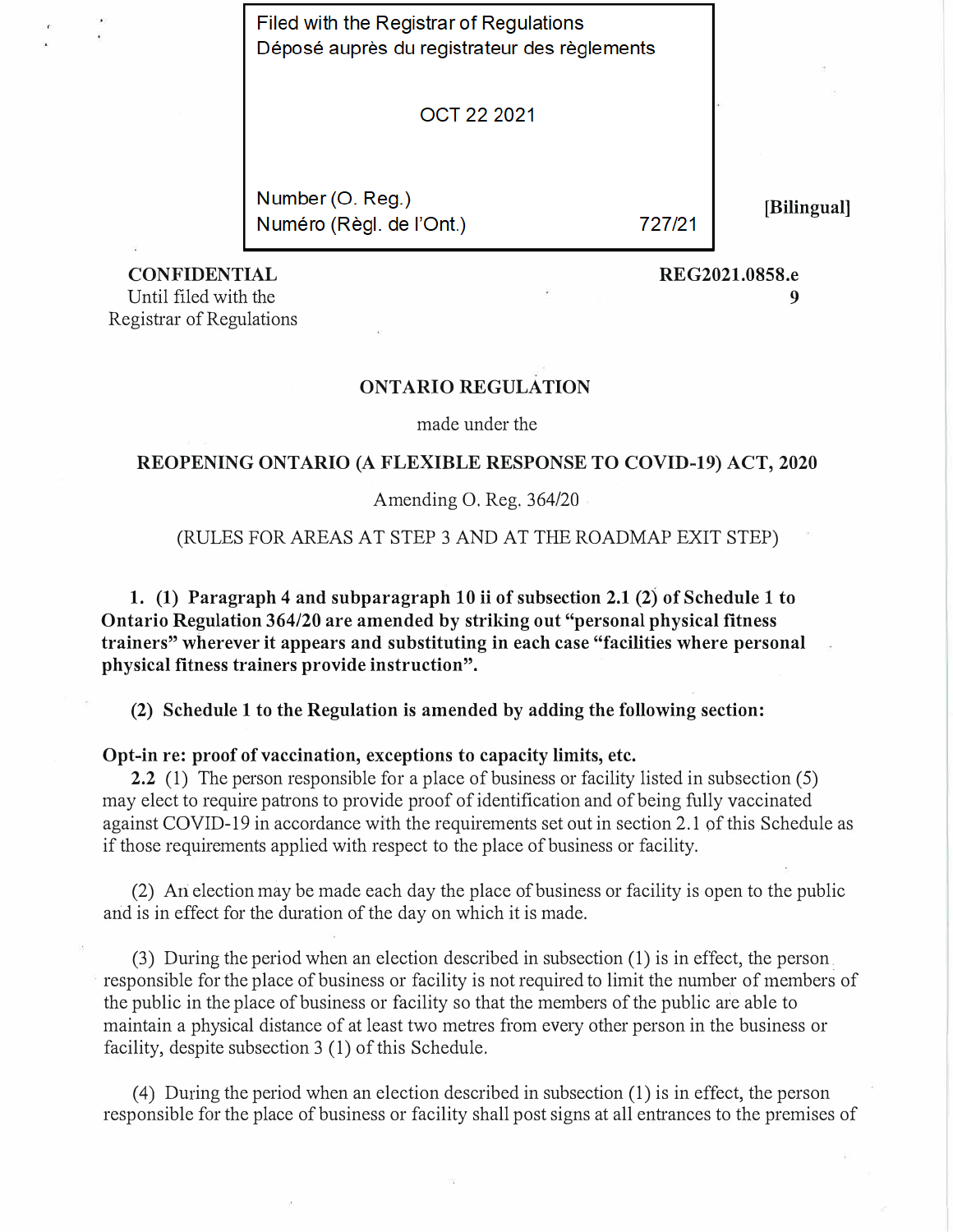the business or facility, in a conspicuous location visible to the public, that inform patrons that proof of vaccination is required in order to enter the premises.

( 5) The businesses and facilities mentioned in subsection (1) are the following:

- 1. Real estate agencies, in respect of open houses hosted by the real estate agency.
- 2. Businesses that provide personal care services relating to the hair or body, including hair salons and barbershops, manicure and pedicure salons, aesthetician services, piercing services, tanning salons, spas and tattoo studios.
- 3. Outdoor recreational amenities, in respect of indoor clubhouses.
- 4. Photography studios and services, in respect of indoor areas.
- 5. Museums, galleries, aquariums, zoos, science centres, landmarks, historic sites, botanical gardens and similar attractions, in respect of indoor areas.
- 6. Amusement parks, in respect of indoor areas.
- 7. Fairs, rural exhibitions, festivals and similar events, in respect of indoor areas.
- 8. Businesses that provide tour and guide services, including guided hunting trips, tastings and tours for wineries, breweries and distilleries, fishing charters, trail riding tours, walking tours and bicycle tours, in respect of indoor areas.
- 9. Businesses that provide boat tours, if the business is otherwise permitted to operate under section 30 of Schedule 2.
- 10. Marinas, boating clubs and other organizations that maintain docking facilities for members or patrons, in respect of indoor areas.

## **(3) Paragraph 2 of subsection 3 (7) of Schedule 1 to the Regulation is revoked.**

# **( 4) Subsection 3** (7) **of Schedule 1 to the Regulation is amended by adding the following paragraphs:**

- 6. Restaurants, bars and other food or drink establishments where dance facilities are not provided.
- 7. Facilities used for sports and recreational fitness activities, including areas for spectators within those facilities, areas where personal physical fitness trainers provide instruction within those facilities, and waterparks.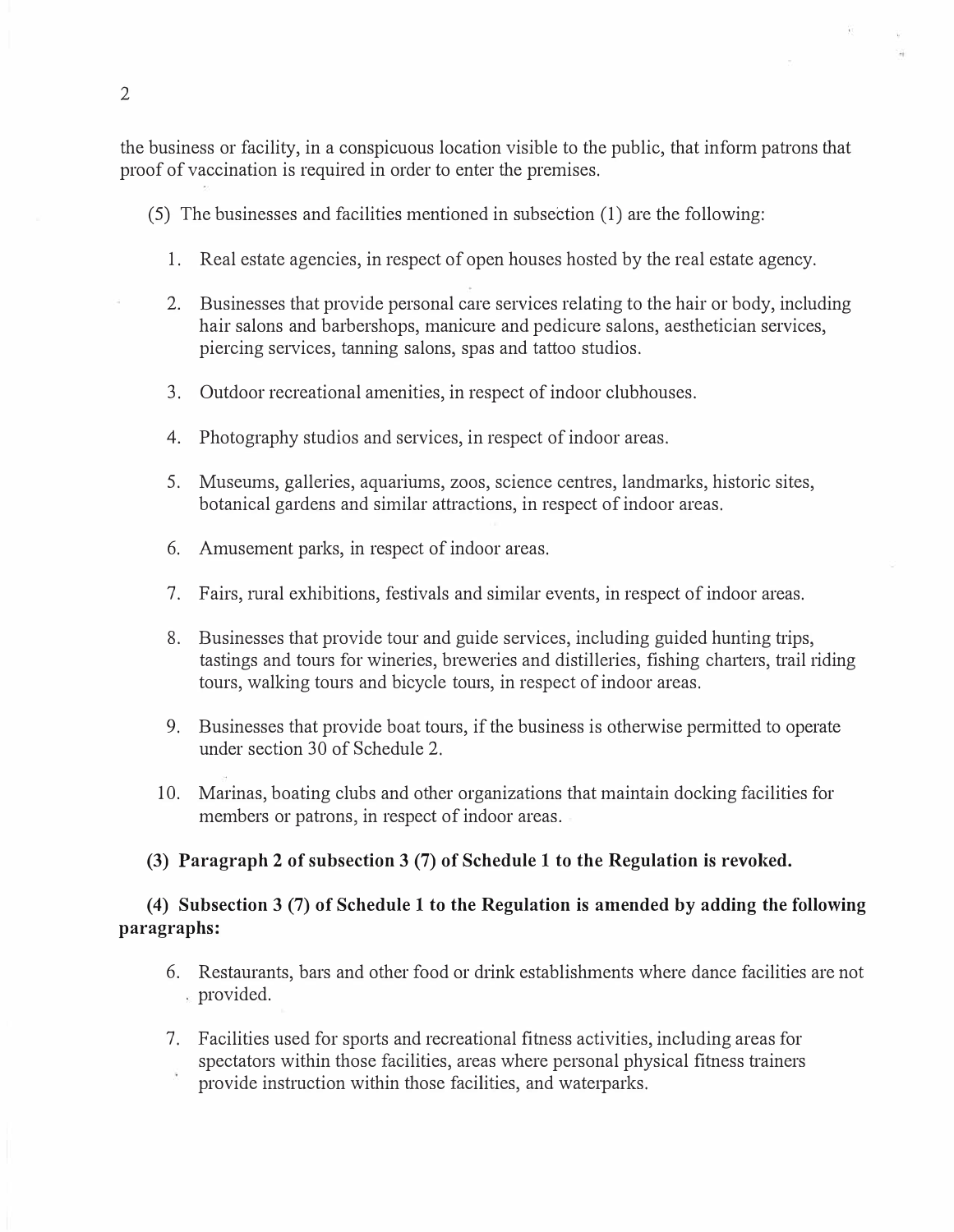8. Casinos, bingo halls and other gaming establishments.

**(5) Subclause 3.1 (5) (f)** (i) **of Schedule 1 to the Regulation is revoked and the following substituted:** 

(i) a meeting or event space,

**(6) Subclause 3.1 (5) (f)** (ii) **of Schedule 1 to the Regulation is revoked.**

**(7) Clause 3.1 (5) (f) of Schedule 1 to the Regulation is amended by striking out "or" at the end of subclause (iv), by adding "or" at the end of subclause (v) and by adding the following subclauses:** 

- (vi) restaurants, bars and other food or drink establishments where dance facilities are not provided,
- (vii) facilities used for sports and recreational fitness activities, including areas for spectators within those facilities, areas where personal physical fitness trainers provide instruction within those facilities, and waterparks,
- (viii) casinos, bingo halls and other gaming establishments, or
	- (ix) a place of business, facility or location in respect of which an election has been made in accordance with section 2.2 of this Schedule or section 7 of Schedule 3 during the period when the election is in effect.

**(8) Paragraphs 2, 4 and 5 of subsection 4 (1) of Schedule 1 to the Regulation are revoked.** 

**(9) Subsection 4 (2) of Schedule 1 to the Regulation is amended by striking out "Paragraphs 2, 5, 7 and 8" at the beginning of the portion before clause (a) and substituting "Paragraphs 7 and 8".** 

**(10) Subsections 4 (3) and (4) of Schedule 1 to the Regulation are revoked.**

**2. (1) Paragraphs 1 to 3 of subsection 1 (1) of Schedule 2 to the Regulation are revoked.** 

**(2) Subsection 1 (4) of Schedule 2 to the Regulation is amended by striking out the portion before clause (a) and substituting the following:** 

(4) Paragraph 4 of subsection  $(1)$  does not apply,

3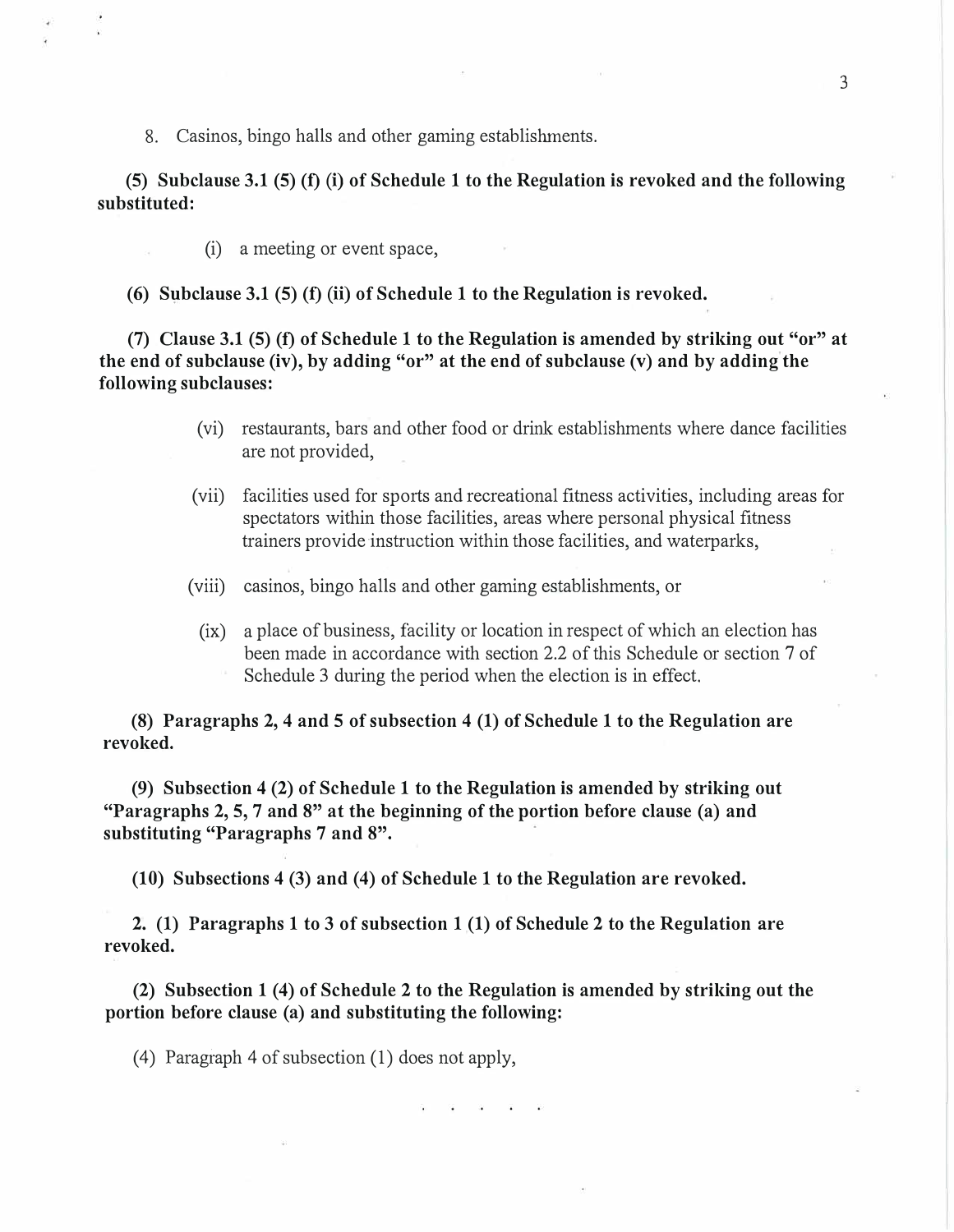**(3) Subsection 1 (5.1) of Schedule 2 to the Regulation is revoked.**

**( 4) Subsection 1 (8) of Schedule 2 to the Regulation is revoked.**

# **(5) Section 7 of Schedule 2 to the Regulation is amended by adding the following subsection:**

(2) Subsection (1) does not apply in a location in respect of which an election has been made under section 2.2 of Schedule 1 during the period when the election is in effect.

# **(6) Section 8 of Schedule 2 to the Regulation is amended by adding the following subsection:**

(1.1) Paragraph 3 of subsection (1) does not apply in a location in respect of which an election has been made under section 2.2 of Schedule 1 during the period when the election is in effect.

**(7) Paragraph 1 of subsection 9 (1) of Schedule 2 to the Regulation is revoked.**

**(8) Subsection 9 (3) of Schedule 2 to the Regulation is revoked.**

**(9) Paragraphs 1 and 5 of subsection 16 (1) of Schedule 2 to the Regulation are revoked.** 

**(10) Subsection 16 (3) of Schedule 2 to the Regulation is revoked.**

**(11) Subsection 16 (4) of Schedule 2 to the Regulation is amended by striking out "Paragraphs 1, 3, 4, 6, 7 and 8 of subsection (1), and subsection (3)," at the beginning of the portion before clause (a) and substituting "Paragraphs 3, 4, 6, 7 and 8 of subsection**   $(1)$ ".

**(12) Subsection 16 (6) of Schedule 2 to the Regulation is revoked.**

# **(13) Section 18 of Schedule 2 to the Regulation is amended by adding the following subsection:**

(2) Paragraphs 1 and 3 of subsection (1) do not apply in a location in respect of which an election has been made under section 2.2 of Schedule 1 during the period when the election is in effect.

**(14) Section 21 of Schedule 2 to the Regulation is amended by adding the following subsection:**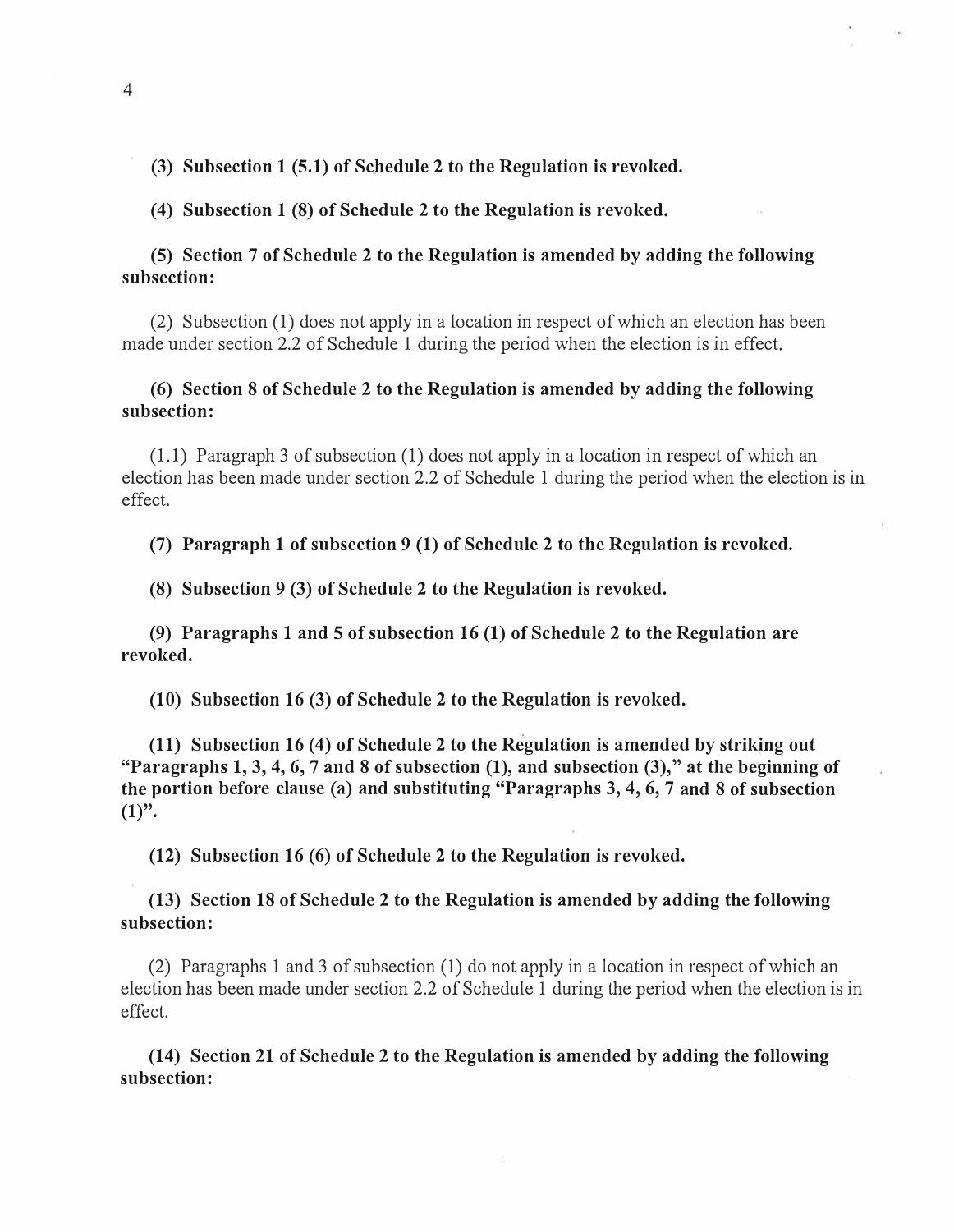· (3) Paragraph 2 of subsection (1) and subsection (2) do not apply in a location in respect of which an election has been made under section 2.2 of Schedule 1 during the period when the election is in effect.

# **(15) Paragraph 6 of subsection 24 (1) of Schedule 2 to the Regulation is revoked and the following substituted:**

6. If a concert, event, performance or movie is held at the attraction, the conditions in section 22 apply with respect to the concert, event, performance or movie.

# **(16) Section 24 of Schedule 2 to the Regulation is amended by adding the following subsection:**

 $(1.1)$  Paragraphs 1 to 5 and 8 to 11 of subsection (1) do not apply in a location in respect of which an election has been made under section 2.2 of Schedule 1 during the period when the election is in effect.

**(17) Paragraph 1 of subsection 25 (1) of Schedule 2 to the Regulation is revoked.**

**(18) Paragraph 2 of subsection 25 (1) of Schedule 2 to the Regulation is amended by striking out "except that the maximum capacity permitted under section 22 may not be added to the maximum capacity permitted under this section so as to increase the capacity permitted under this section".** 

**(19) Paragraphs 4.1 and 6 of subsection 25 (1) of Schedule 2 to the Regulation are revoked.** 

**(20)** Subsection 27 (1) of Schedule 2 to the Regulation is amended by striking out "and **waterparks" in the portion before paragraph 1.** 

**(21) Paragraph 6 of subsection 27 (1) of Schedule 2 to the Regulation is amended by** striking out "except that the maximum capacity permitted under section 22 may not be **added to the maximum capacity permitted under this section so as to increase the capacity permitted under this section".** 

**(22) Section 27 of Schedule 2 to the Regulation is amended by adding the following subsections:** 

(1.1) Paragraphs 1 to 4 and 7 to 9 of subsection (1) do not apply in a location in respect of which an election has been made under section 2.2 of Schedule 1 during the period when the election is in effect.

(1.2) Waterparks may open if they comply with the conditions in paragraphs 5 and 6 of subsection  $(1)$ .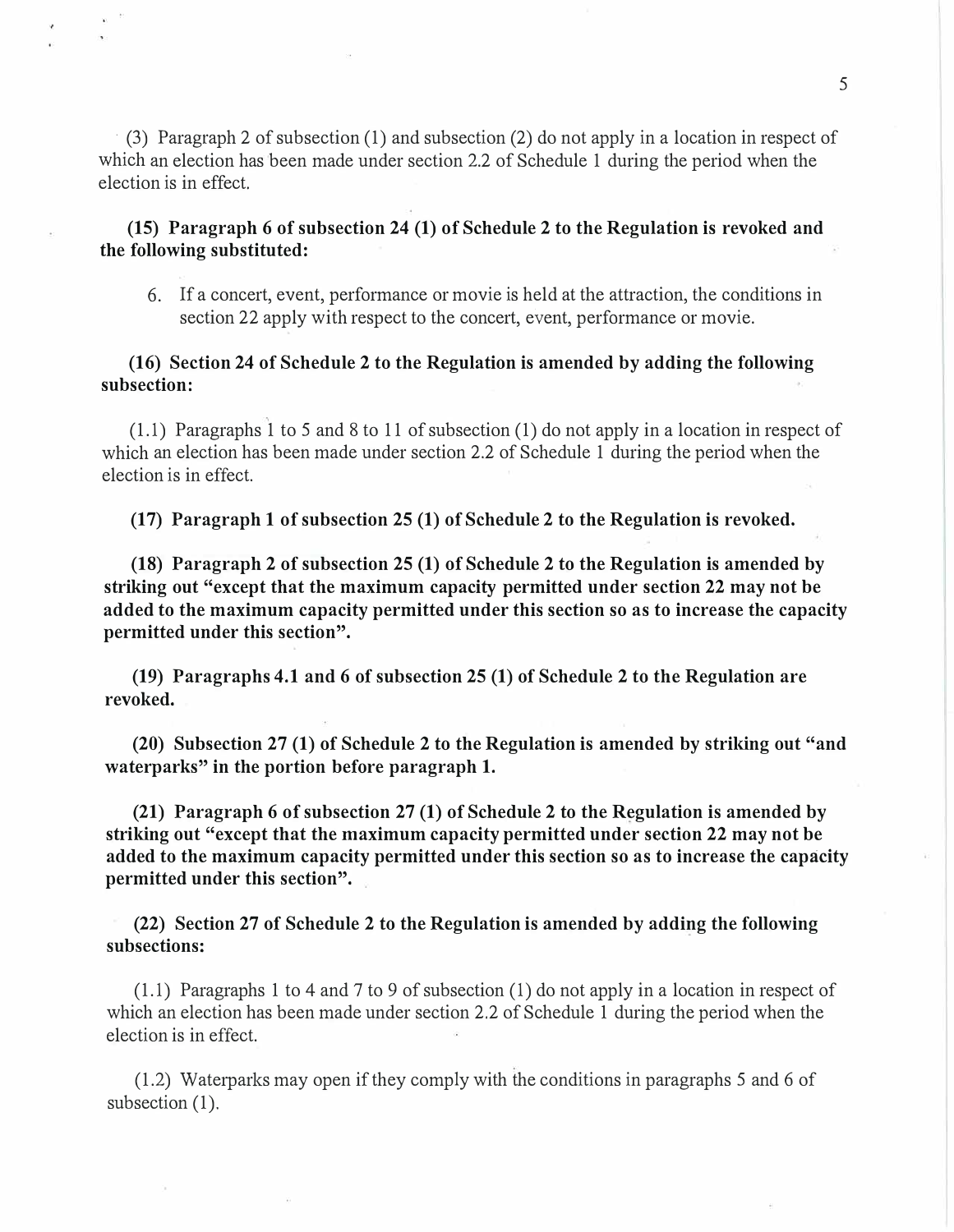**(23) Paragraph 5 of subsection 28 (1) of Schedule 2 to the Regulation is amended by strildng out "except that the maximum capacity permitted under section 22 may not be added to the maximum capacity permitted under this section so as to increase the capacity permitted under this section".** 

# **(24) Section 28 of Schedule 2 to the Regulation is amended by adding the following subsection:**

(1.1) Paragraphs 1 to 4, 6 and 8 of subsection (1) do not apply in a location in respect of which an election has been made under section 2.2 of Schedule 1 during the period when the election is in effect.

# **(25) Section 29 of Schedule 2 to the Regulation is amended by adding the following subsection:**

(2) Paragraph 1 of subsection (1) does not apply in a location in respect of which an election has been made under section 2.2 of Schedule 1 during the period when the election is in effect.

# **(26) Section 30 of Schedule 2 to the Regulation is amended by adding the following subsection:**

(2) Paragraphs 1 and 2 of subsection ( 1) do not apply in a location in respect of which an election has been made under section 2.2 of Schedule 1 during the period when the election is in effect.

# **3; (1) Section 6 of Schedule 3 to the Regulation is amended by adding the following subsection:**

(3) Subsection (2) does not apply in a location in respect of which an election has been made under section 7 of this Schedule during the period when the election is in effect.

## **(2) Section 7 of Schedule 3 to the Regulation is revoked and the following substituted:**

### **Opt-in re: proof of vaccination, exceptions to capacity limits, etc.**

7. (1) The person responsible for a location where a wedding, a funeral or a religious service, rite or ceremony takes place may elect to require attendees to provide proof of identification and of being fully vaccinated against COVID-19 in accordance with the requirements set out in section 2.1 of Schedule 1 as if those requirements applied with respect to the location.

(2) Subsection (1) does not apply with respect to a wedding, a funeral or a religious service, rite or ceremony that takes place at a private dwelling.·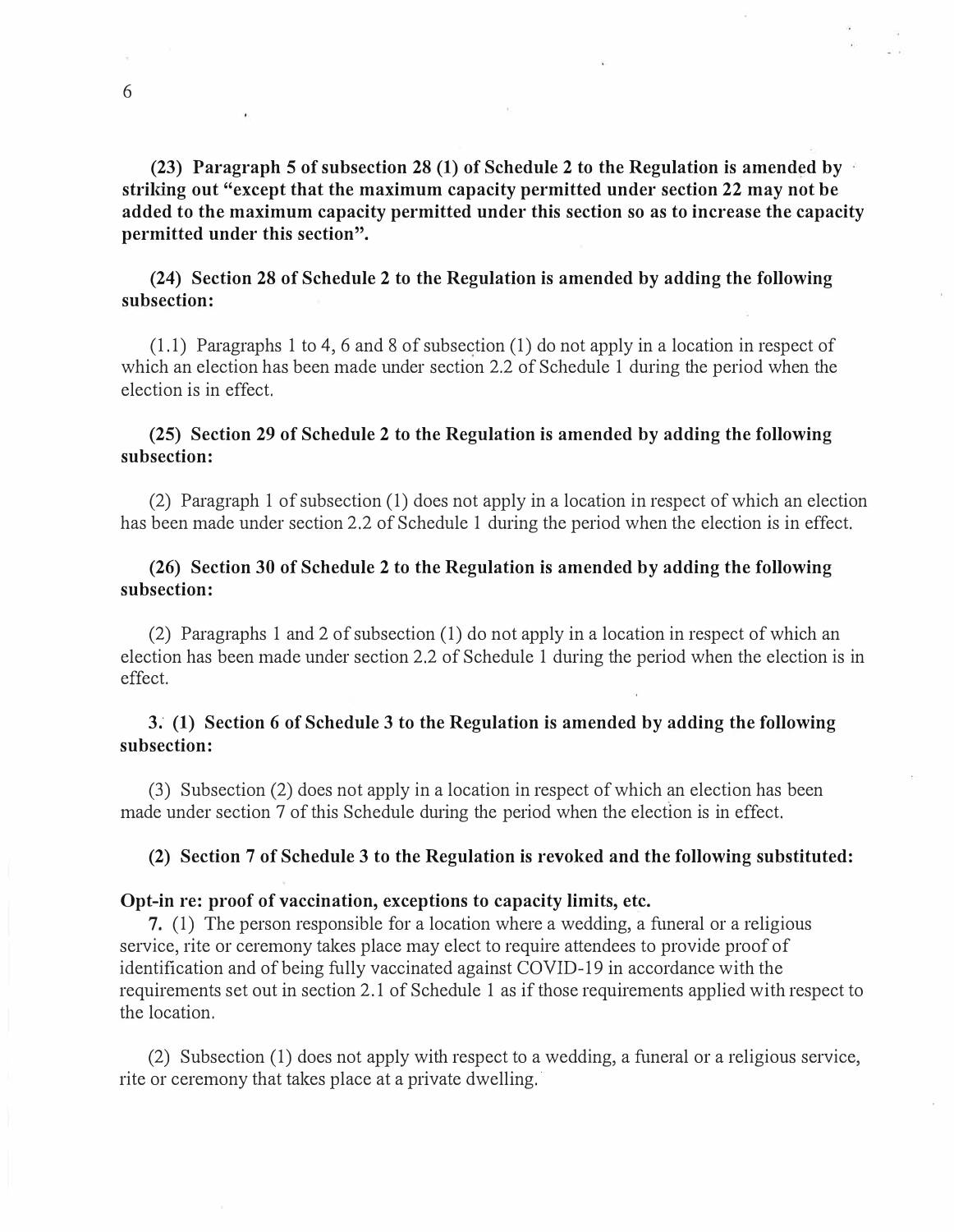(3) An election may be made in respect of any or all weddings, funerals, religious services, rites or ceremonies taking place at the location.

( 4) During the period when an election described in subsection ( 1) is in effect in respect of a wedding, funeral or religious service, rite or ceremony, the person responsible for the location in which the wedding, funeral or religious service, rite or ceremony takes place is not required to limit the number of persons in the room to the number that can maintain a physical distance of at least two metres from every other person in the room, despite paragraph 1 of subsection 6 (2) of this Schedule.

( 5) During the period when an election described in subsection ( 1) is in effect, the person responsible for the location in which the wedding, funeral or religious service, rite or ceremony takes place shall post signs at all entrances to the premises, in a conspicuous location visible to the public, that inform persons that proof of vaccination is required in order to enter the location.

( 6) For the purposes of applying the requirements set out in section 2.1 of Schedule 1, a person attending a wedding, a funeral or a religious service, rite or ceremony is considered to be a patron of the location where it takes place.

#### **Commencement**

**4. This Regulation comes into force on the later of October 25, 2021 and the day this Regulation is filed.**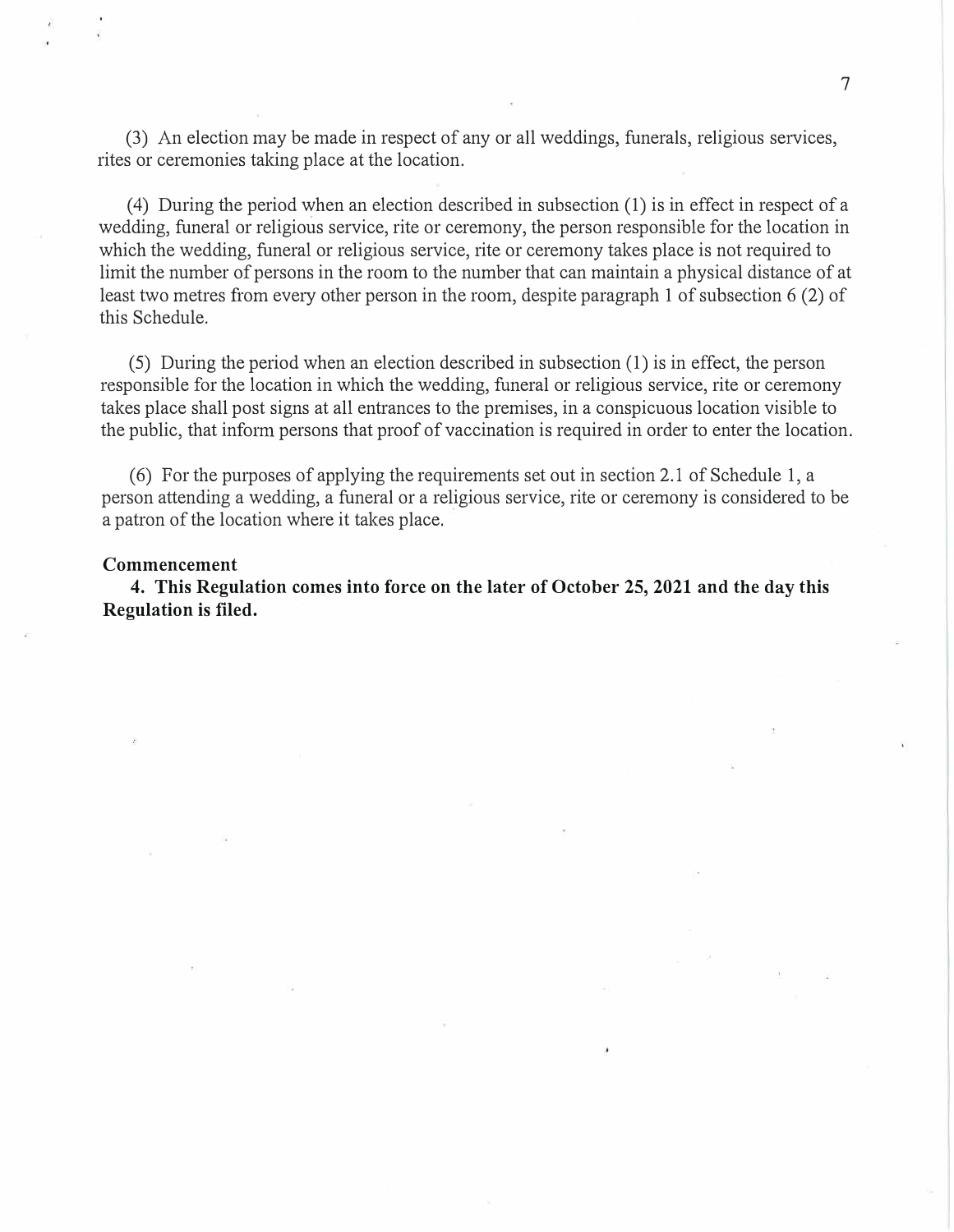## **CONFIDENTIEL**

### Reg2021.0858.f09.EDI 9

jusqu'au dépôt auprès du registrateur des reglements

### **REGLEMENT DE L'ONTARIO**

pris en vertu de la

# **LOI DE 2020 SUR LA REOUVERTURE DE L'ONTARIO (MESURES ADAPTABLES EN REPONSE A LA COVID-19)**

### modifiant le Regl. de l'Ont. 364/20

(REGLES POUR LES REGIONS A L'ETAPE 3 ET A L'ETAPE POSTERIEURE AU PLAN D'ACTION)

**1. (1) La disposition 4 et la sous-disposition 10 ii du paragraphe 2.1 (2) de !'annexe 1 du Reglement de !'Ontario 364/20 sont modifiees par remplacement de chaque occurrence de «les services d'entraineurs personnels en conditionnement physique» par «les installations ou des entraineurs personnels en conditionnement physique donnent des cours».** 

**(2) L'annexe 1 du Reglement est modifiee par adjonction de !'article suivant:**

**Choix concernant la preuve de vaccination, les exceptions aux limites de capacite d'accueil et autres** 

**2.2** (1) La personne responsable de l'établissement d'une entreprise mentionnée au paragraphe (5) ou d'une installation mentionnee ace meme paragraphe peut choisir d'exiger que les clients fournissent une preuve d'identité et du fait qu'ils sont entièrement vaccinés contre la COVID-19 conformément aux exigences énoncées à l'article 2.1 de la présente annexe, comme si ces exigences s'appliquaient à l'égard de l'établissement ou de l'installation.

(2) Un choix peut etre fait chaque jour ou l'etablissement d'une entreprise ou !'installation est ouvert au public. Le choix est en vigueur pour la durée du jour où il est fait.

 $(3)$  Pendant la période où un choix visé au paragraphe  $(1)$  est en vigueur, la personne responsable de l'etablissement d'une entreprise ou d'une installation n'est pas tenue de limiter le nombre de membres du public dans l'établissement ou l'installation de sorte que les membres du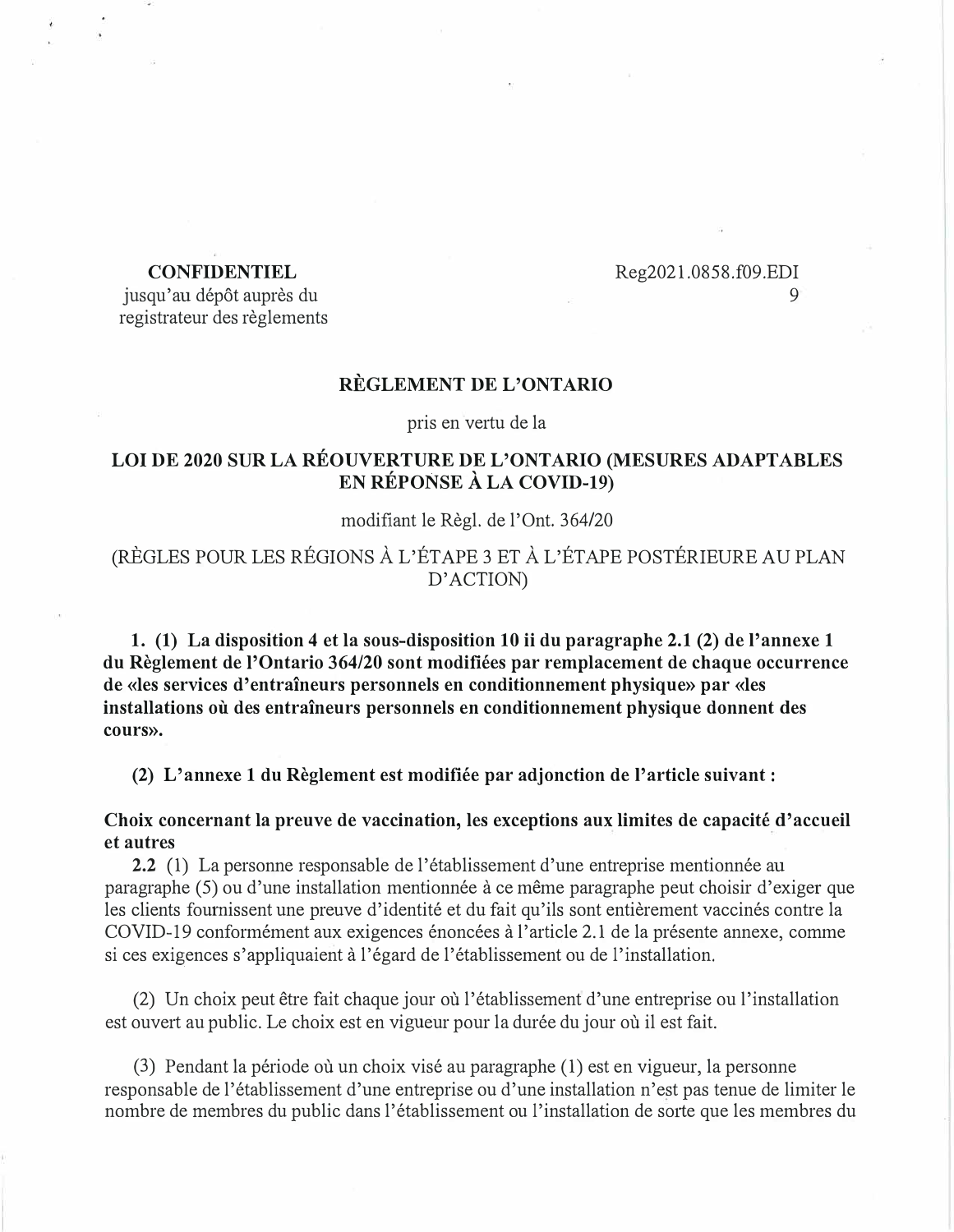public puissent maintenir une distance physique d'au moins deux metres par rapport a chaque autre personne dans l'entreprise ou l'installation, malgre le paragraphe 3 (1) de la presente annexe.

 $(4)$  Pendant la période où un choix visé au paragraphe  $(1)$  est en vigueur, la personne responsable de l'établissement d'une entreprise ou d'une installation affiche à toutes les entrées des lieux de l'entreprise ou de l'installation, bien en evidence dans un endroit visible du public, des écriteaux qui informent les clients qu'une preuve de vaccination est exigée pour entrer dans le lieu.

(5) Les entreprises et les installations visees au paragraphe (1) sont les suivantes :

- 1. Les agences immobilières, à l'égard des journées portes ouvertes qu'elles organisent.
- 2. Les entreprises qui foumissent des services de soins personnels relatifs aux cheveux ou au corps, notamment les salons de coiffure et les barbiers, les salons de manucure et de pedicure, les services d'esthetique, les services de pen;age, les salons de bronzage, les spas et les studios de tatouage.
- 3. Les installations récréatives de plein air, à l'égard des pavillons intérieurs.
- 4. Les studios et services de photographie, à l'égard des parties intérieures.
- 5. Les musées, les galeries, les aquariums, les zoos, les centres des sciences, les points d'intérêt, les sites historiques, les jardins botaniques et les attractions semblables, à l'égard des parties intérieures.
- 6. Les pares d'attractions, a l'egard des parties interieures.
- 7. Les foires, expositions rurales et festivals et autres événements semblables, à l'égard des parties intérieures.
- 8. Les entreprises qui offrent des services de guides touristiques et de guides itinérants, notamment les excursions de pêche et de chasse guidées, les dégustations et les visites guidees dans des etablissements vinicoles, des brasseries ou des distilleries, les randonnées hors route, les randonnées pédestres et les randonnées à bicyclette, à l'égard des parties intérieures.
- 9. Les entreprises qui offrent des croisières en bateau, si l'entreprise est autorisée à fonctionner en vertu de l'article 30 de !'annexe 2.
- 10. Les marinas, clubs nautiques et autres organismes qui entretiennent des débarcadères pour leurs membres ou leurs clients, a l'egard des parties interieures.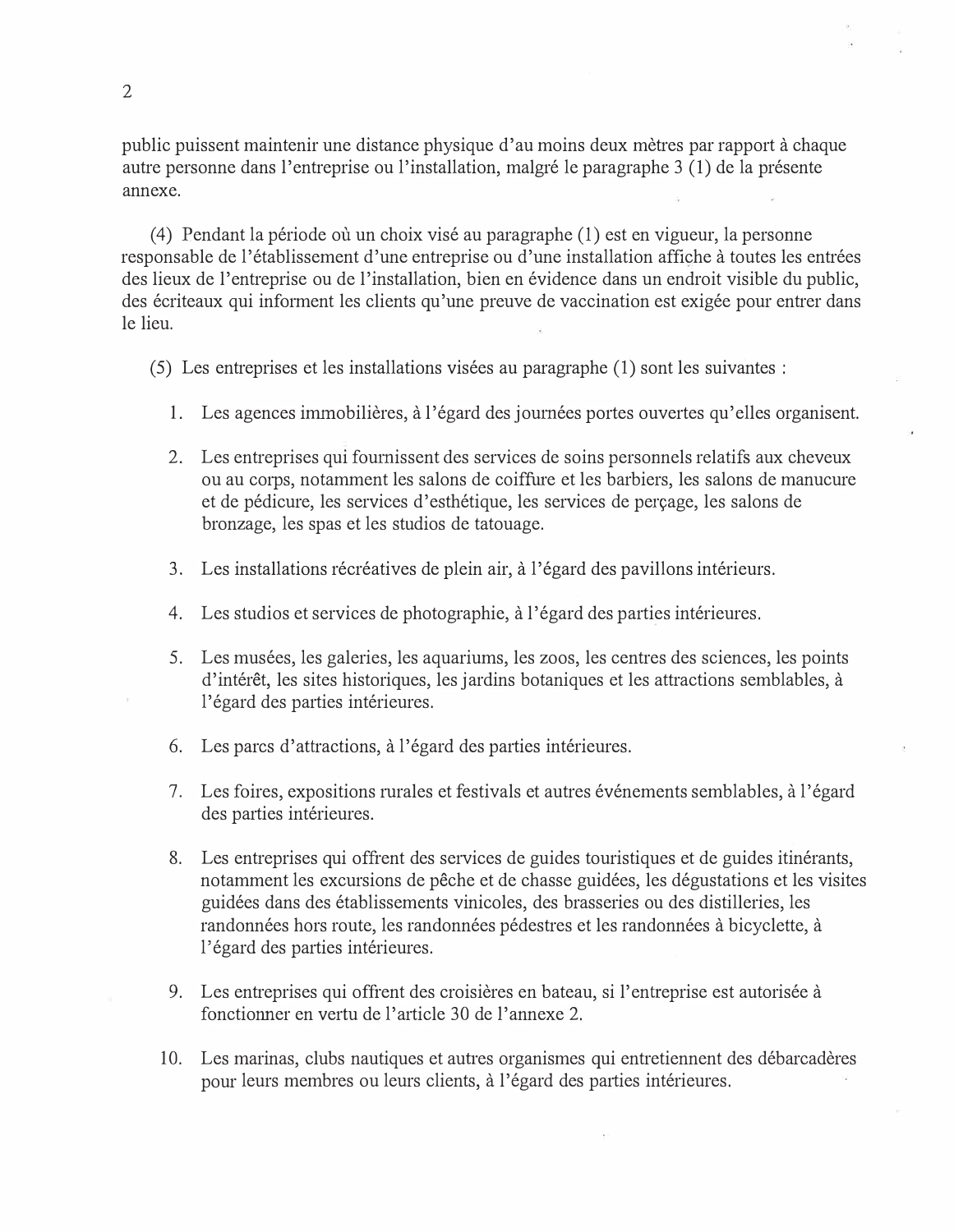### **(3) La disposition 2 du paragraphe 3 (7) de !'annexe 1 du Reglement est abrogee.**

**(4) Le paragraphe 3 (7) de l'annexe 1 du Reglement est modifie par adjonction des dispositions suivantes :** 

- 6. Les restaurants, bars et autres établissements servant des aliments ou des boissons où aucun endroit pour danser n' est mis a la disposition des clients.
- 7. Les installations destinees aux sports et aux activites de conditionnement physique récréatives, y compris les aires réservées aux spectateurs dans ces installations et les aires où des entraîneurs personnels en conditionnement physique donnent des cours dans ces installations, ainsi que les parcs aquatiques.
- 8. Les casinos, salles de bingo et autres établissements de jeux.

**(5) Le sous-alinea 3.1 (5) f) (i) de l'annexe 1 du Reglement est abroge et remplace par ce qui suit:** 

(i) un espace de réunion ou d'événement,

**(6) Le sous-alinea 3.1 (5) f) (ii) de l'annexe 1 du Reglement est abroge.**

**(7) L'alinea 3.1 (5) f) de l'annexe 1 du Reglement est modifie par adjonction des sousalineas suivants :** 

- (vi) les restaurants, bars et autres etablissements servant des aliments ou des boissons où aucun endroit pour danser n'est mis à la disposition des clients,
- (vii) les installations destinees aux sports et aux activites de conditionnement physique récréatives, y compris les aires réservées aux spectateurs dans ces installations et les aires où des entraîneurs personnels en conditionnement physique donnent des cours dans ces installations, ainsi que les pares aquatiques,
- (viii) les casinos, salles de bingo et autres établissements de jeux,
	- (ix) l'établissement d'une entreprise, une installation ou un endroit à l'égard duquel un choix a été fait conformément à l'article 2.2 de la présente annexe ou à l'article 7 de l'annexe 3 pendant la période où le choix est en vigueur.

**(8) Les dispositions 2, 4 et 5 du paragraphe 4 (1) de l'annexe 1 du Reglement sont abrogees.**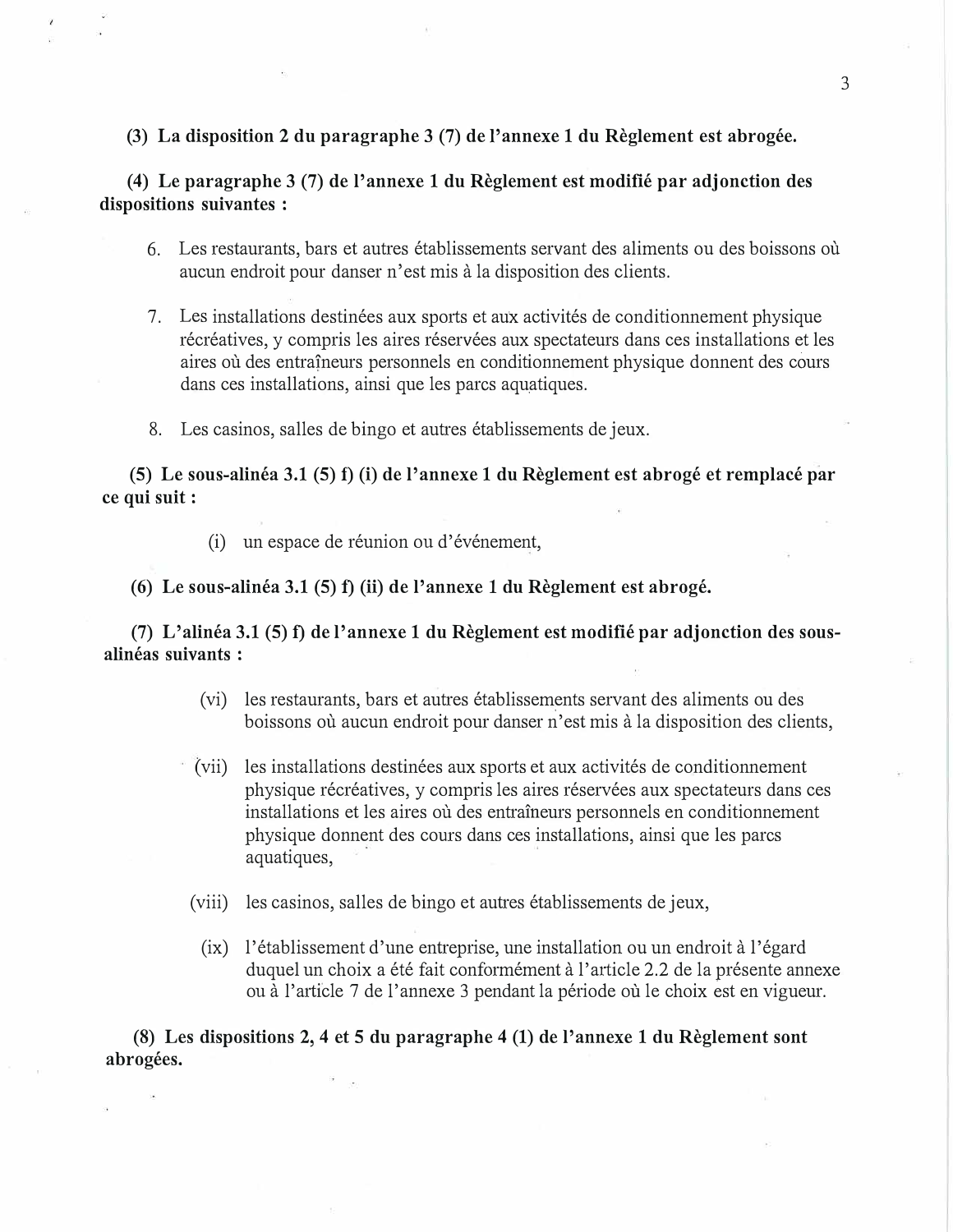**(9) Le paragraphe 4 (2) de l'annexe 1 du Reglement est modifie par remplacement de «Les dispositions 2, 5, 7 et 8» par «Les dispositions 7 et 8» au debut du passage qui precede**  l'alinéa a).

**(10) Les paragraphes 4 (3) et (4) de l'annexe 1 du Reglement sont abroges.**

**2. (1) Les dispositions 1** a **3 du paragraphe 1 (1) de l'annexe 2 du Reglement sont abrogees.** 

**(2) Le paragraphe 1 (4) de l'annexe 2 du Reglement est modifie par remplacement du** passage qui précède l'alinéa a) par ce qui suit :

(4) La disposition 4 du paragraphe (1) ne s'applique pas:

**(3) Le paragraphe 1 (5.1) de l'annexe 2 du Reglement est abroge.**

**(4) Le paragraphe 1 (8) de l'annexe 2 du Reglement est abroge.**

**(5) L'article 7 de l'annexe 2 du Reglement est modifie par adjonction du paragraphe �uivant:** 

(2) Le paragraphe (1) ne s'applique pas a un endroit a l'egard duquel un choix a ete fait en vertu de l'article 2.2 de l'annexe 1 pendant la période où le choix est en vigueur.

**(6) L'article 8 de l'annexe 2 du Reglement est modifie par adjonction du paragraphe suivant:** 

 $(1.1)$  La disposition 3 du paragraphe  $(1)$  ne s'applique pas à un endroit à l'égard duquel un choix a été fait en vertu de l'article 2.2 de l'annexe 1 pendant la période où le choix est en vigueur.

**(7) La disposition 1 du paragraphe 9 (1) de l'annexe 2 du Reglement est abrogee.**

**(8) Le paragraphe 9 (3) de l'annexe 2 du Reglement est abroge.**

**(9) Les dispositions 1 et 5 du paragraphe 16 (1) de l'annexe 2 du Reglement sont abrogees.** 

**(10) Le paragraphe 16 (3) de l'annexe 2 du Reglement est abroge.**

**(11) Le paragraphe 16 (4) de l'annexe 2 du Reglement est modifie par remplacement de «Les dispositions 1, 3, 4, 6, 7 et 8 du paragraphe (1) et le paragraphe (3)» par «Les**  dispositions 3, 4, 6, 7 et 8 du paragraphe (1)» au début du passage qui précède l'alinéa a).

4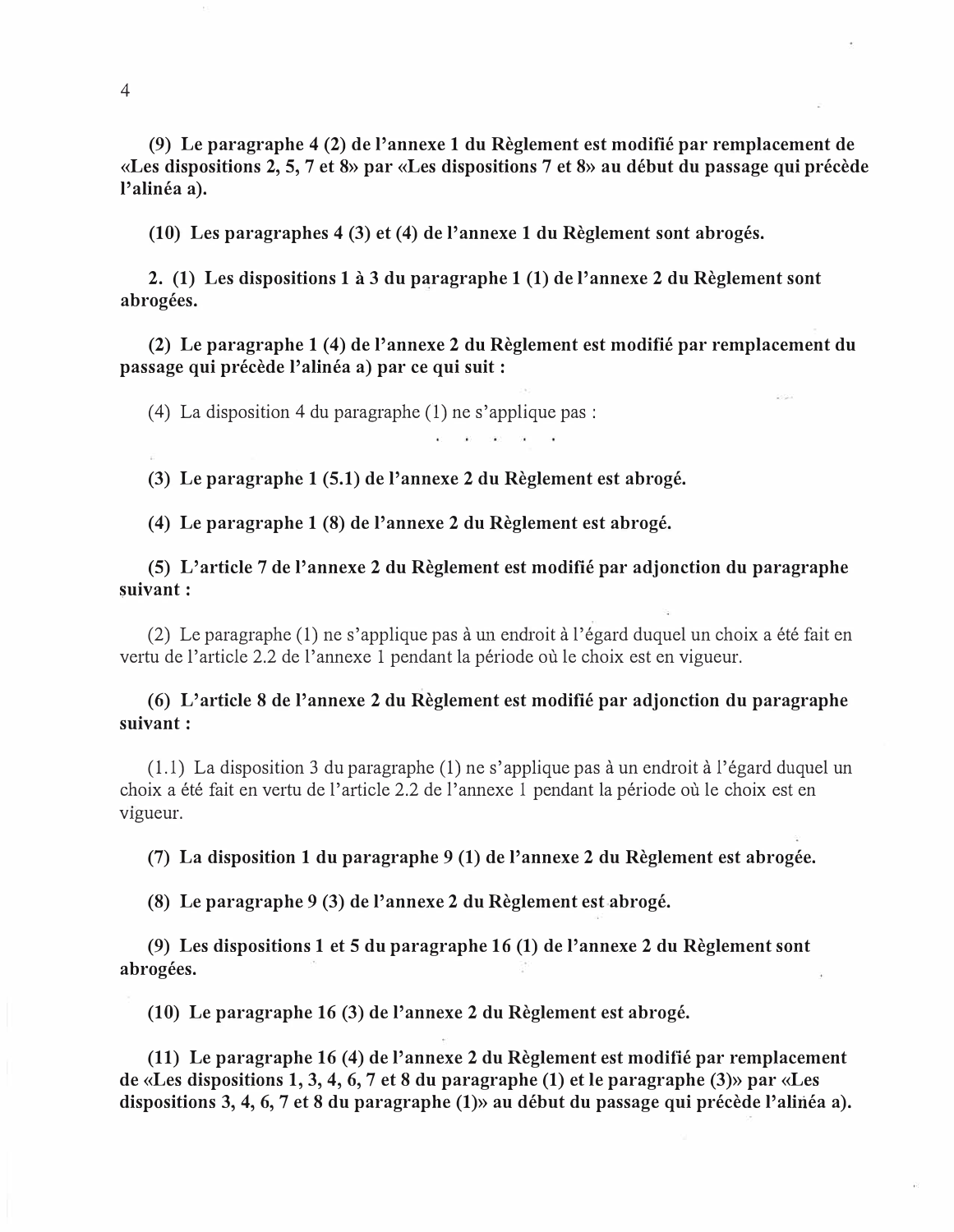### **(12) Le paragraphe 16 (6) de !'annexe 2 du Reglement est abroge.**

# **(13) L'article 18 de !'annexe 2 du Reglement est modifie par adjonction du paragraphe suivant:**

(2) Les dispositions 1 et 3 du paragraphe (1) ne s'appliquent pas a un endroit a l'egard duquel un choix a été fait en vertu de l'article 2.2 de l'annexe 1 pendant la période où le choix est en vigueur.

# **(14) L'article 21 de l'annexe 2 du Reglement est modifie par adjonction du paragraphe suivant:**

(3) La disposition 2 du paragraphe (1) et le paragraphe (2) ne s'appliquent pas a un endroit a l'égard duquel un choix a été fait en vertu de l'article 2.2 de l'annexe 1 pendant la période où le · choix est en vigueur.

# **(15) La disposition 6 du paragraphe 24 (1) de !'annexe 2 du Reglement est abrogee et** remplacée par ce qui suit :

6. Si un concert, une manifestation, une représentation ou une projection de film se tient à l'attraction, les conditions prévues à l'article 22 s'appliquent au concert, à la manifestation, à la représentation ou à la projection de film.

## **(16) L'article 24 de l'annexe 2 du Reglement est modifie par adjonction du paragraphe suivant:**

(1.1) Les dispositions 1 à 5 et 8 à 11 du paragraphe (1) ne s'appliquent pas à un endroit à l'égard duquel un choix a été fait en vertu de l'article 2.2 de l'annexe 1 pendant la période où le choix est en vigueur.

**(17) La disposition 1 du paragraphe 25 (1) de l'annexe 2 du Reglement est abrogee.**

**(18) La disposition 2 du paragraphe 25 (1) de !'annexe 2 du Reglement est modifiee** par suppression de «La capacité maximale autorisée aux termes de l'article 22 ne peut toutefois être additionnée à la capacité maximale autorisée aux termes du présent article afin d'augmenter cette dernière.».

**(19) Les dispositions 4.1 et 6 du paragraphe 25 (1) de l'annexe 2 du Reglement sont abrogees.** 

**(20) Le paragraphe 27 (1) de l'annexe 2 du Reglement est modifie par suppression de «et pares aquatiques» dans le passage qui precede la disposition 1.**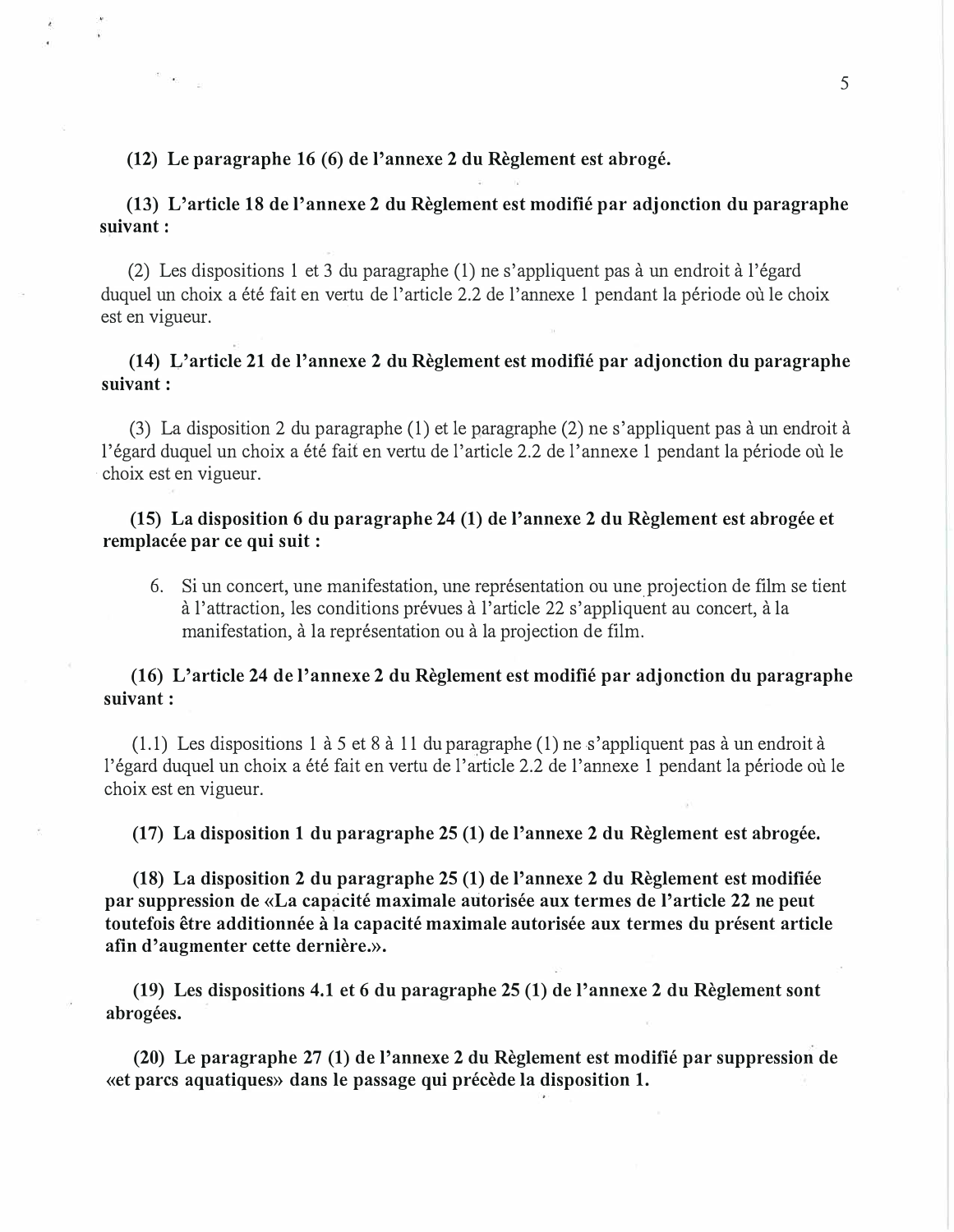**(21) La disposition 6 du paragraphe 27 (1) de !'annexe 2 du Reglement est modifiee** par suppression de «La capacité maximale autorisée aux termes de l'article 22 ne peut **toutefois etre additionnee a la capacite maximale autorisee aux termes du present article afin d'augmenter cette derniere.».** 

# **(22) L'article 27 de l'annexe 2 du Reglement est modifie par adjonction des paragraphes suivants :**

(1.1) Les dispositions 1 à 4 et 7 à 9 du paragraphe (1) ne s'appliquent pas à un endroit à l'égard duquel un choix a été fait en vertu de l'article 2.2 de l'annexe 1 pendant la période où le choix est en vigueur.

 $(1.2)$  Les parcs aquatiques peuvent ouvrir s'ils satisfont aux conditions énoncées aux dispositions 5 et 6 du paragraphe (I).

**(23) La disposition 5 du paragraphe 28 (1) de l'annexe 2 du Reglement est modifiee par suppression de «La capacite maximale autorisee aux termes de !'article 22 ne peut toutefois etre additionnee a la capacite maximale autorisee aux termes du present article afin d'augmenter cette derniere.».** 

**(24) L'article 28 de l'annexe 2 du Reglement est modifie par adjonction du paragraphe suivant:** 

 $(1.1)$  Les dispositions 1 à 4, 6 et 8 du paragraphe  $(1)$  ne s'appliquent pas à un endroit à l'égard duquel un choix a été fait en vertu de l'article 2.2 de l'annexe 1 pendant la période où le choix est en vigueur.

**(25) L'article 29 de l'annexe 2 du Reglement est modifie par adjonction du paragraphe suivant:** 

(2) La disposition 1 du paragraphe (1) ne s'applique pas a un endroit a l'egard duquel un choix a été fait en vertu de l'article 2.2 de l'annexe 1 pendant la période où le choix est en . v1gueur.

**(26) L'article 30 de l'annexe 2 du Reglement est modifie par adjonction du paragraphe suivant:** 

(2) Les dispositions 1 et 2 du paragraphe (1) ne s'appliquent pas a un endroit a l'egard duquel un choix a été fait en vertu de l'article 2.2 de l'annexe 1 pendant la période où le choix est en vigueur.

**3. (1) L'article 6 de l'annexe 3 du Reglement est modifie par adjonction du paragraphe suivant :**